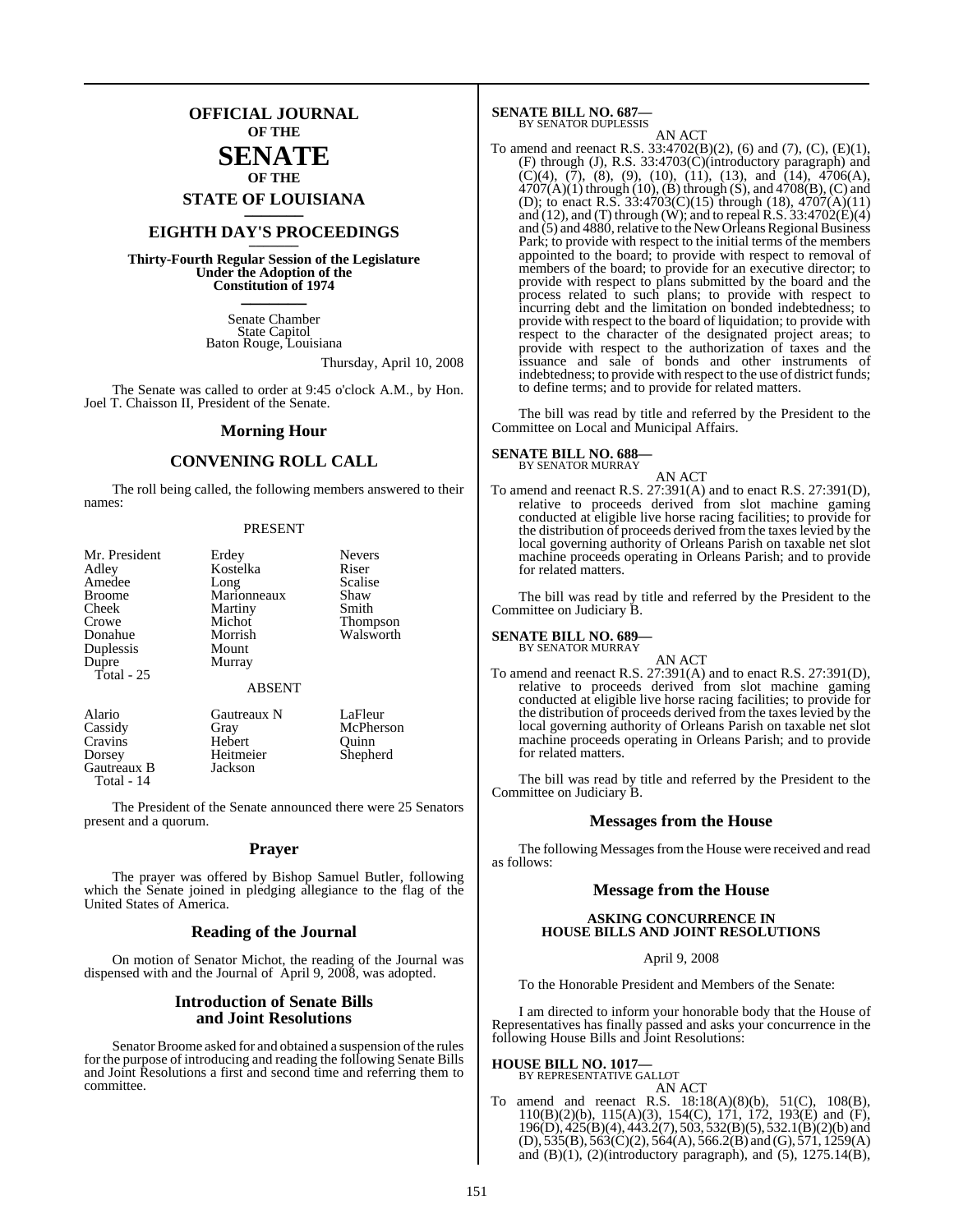## April 10, 2008

1284(F)(1), 1299.1(A), 1306(B)(2), 1307(C), 1309(B), 1313(D), 1402(A)(introductory paragraph) and (B)(1)(introductory paragraph), and 1903, to enact R.S. 18:2(12), 552(A)(4),  $1300.7(\text{C})$ , (D), and (E), 1306(B)(3), 1309(J), and 1332(C), and to repeal R.S. 18:532.1(G) and (H), relative to the Louisiana Election Code; to provide relative to the powers and duties of the secretary of state; to provide relative to the duties of clerks of court; to provide relative to the duties of registrars of voters; to provide relative to the duties of the secretary of the Department of Public Safety and Corrections; to provide definitions; to provide relative to filling a vacancy in the office of registrar of voters; to provide relative to transfer and cancellation of duplicate registrations; to provide relative to the effectiveness of certain changes in registration; to provide relative to disclosure of voter information; to provide relative to reporting of felony convictions; to provide relative to procedures for challenge and cancellation ofregistration; to provide relative to reporting of judgments of interdiction; to provide relative to the qualifications of commissioners; to provide relative to the submission of apportionment plans of the state central committees of certain recognized political parties; to provide relative to notice of withdrawal or disqualification of a candidate; to provide relative to notice of location of precincts and polling places; to provide relative to assistance in voting; to provide relative to procedures for voting; to provide relative to the counting and tabulation of provisional ballots for federal office; to provide relative to procedures for counting and tabulating votes; to provide relative to arrangement of the voting machine ballot; to provide relative to selection of nominees in congressional elections; to provide relative to requirements for statements of propositions or questions to be submitted to the voters; to provide relative to recall elections; to provide relative to election paraphernalia accompanying absentee by mail and early voting ballots; to provide relative to the validity of certain applications to vote absentee by mail by certain persons; to provide relative to information required to be posted at an early voting polling place; to provide relative to persons present during the counting and tabulation of absentee and early voting ballots; to provide relative to registration of persons approved for participation in the special program for handicapped voters; to provide relative to parties to an action objecting to candidacy; to provide relative to precincts; to provide for effectiveness; and to provide for related matters.

> Respectfully submitted, ALFRED W. SPEER Clerk of the House of Representatives

### **House Bills and Joint Resolutions**

Senator Broome asked for and obtained a suspension of the rules to take up at this time the following House Bills and Joint Resolutions just received from the House which were taken up, read a first and second time by their titles and acted upon as follows:

### **HOUSE BILL NO. 1017—** BY REPRESENTATIVE GALLOT

AN ACT

To amend and reenact R.S. 18:18(A)(8)(b), 51(C), 108(B), 110(B)(2)(b), 115(A)(3), 154(C), 171, 172, 193(E) and (F), 196(D), 425(B)(4), 443.2(7), 503, 532(B)(5), 532.1(B)(2)(b) and (D), 535(B), 563(C)(2), 564(A), 566.2(B) and (G), 571, 1259(A) and  $(B)(1)$ ,  $(2)$ (introductory paragraph), and  $(5)$ ,  $1275.14(B)$ , 1284(F)(1), 1299.1(A), 1306(B)(2), 1307(C), 1309(B), 1313(D), 1402(A)(introductory paragraph) and (B)(1)(introductory paragraph), and 1903, to enact R.S. 18:2(12), 552(A)(4),  $1300.7(\text{C})$ , (D), and (E), 1306(B)(3), 1309(J), and 1332(C), and to repeal R.S. 18:532.1(G) and (H), relative to the Louisiana Election Code; to provide relative to the powers and duties of the secretary of state; to provide relative to the duties of clerks of court; to provide relative to the duties of registrars of voters; to provide relative to the duties of the secretary of the Department of Public Safety and Corrections; to provide definitions; to provide relative to filling a vacancy in the office

### **Page 2 SENATE 8th DAY'S PROCEEDINGS**

of registrar of voters; to provide relative to transfer and cancellation of duplicate registrations; to provide relative to the effectiveness of certain changes in registration; to provide relative to disclosure of voter information; to provide relative to reporting of felony convictions; to provide relative to procedures for challenge and cancellation ofregistration; to provide relative to reporting of judgments of interdiction; to provide relative to the qualifications of commissioners; to provide relative to the submission of apportionment plans of the state central committees of certain recognized political parties; to provide relative to notice of withdrawal or disqualification of a candidate; to provide relative to notice of location of precincts and polling places; to provide relative to assistance in voting; to provide relative to procedures for voting; to provide relative to the counting and tabulation of provisional ballots for federal office; to provide relative to procedures for counting and tabulating votes; to provide relative to arrangement of the voting machine ballot; to provide relative to selection of nominees in congressional elections; to provide relative to requirements for statements of propositions or questions to be submitted to the voters; to provide relative to recall elections; to provide relative to election paraphernalia accompanying absentee by mail and early voting ballots; to provide relative to the validity of certain applications to vote absentee by mail by certain persons; to provide relative to information required to be posted at an early voting polling place; to provide relative to persons present during the counting and tabulation of absentee and early voting ballots; to provide relative to registration of persons approved for participation in the special program for handicapped voters; to provide relative to parties to an action objecting to candidacy; to provide relative to precincts; to provide for effectiveness; and to provide for related matters.

The bill was read by title and referred by the President to the Committee on Senate and Governmental Affairs.

### **Senate Bills and Joint Resolutions on Second Reading Reported by Committees**

The following Senate Bills and Joint Resolutions reported by Committees were taken up and acted upon as follows:

#### **SENATE BILL NO. 53—** BY SENATOR SHAW

AN ACT

To enact R.S.  $42:1141(B)(1)(c)$ , relative to ethics complaints; to provide that the Board of Ethics shall not investigate or otherwise address anonymous complaints; and to provide for related matters.

Reported with amendments by the Committee on Senate and Governmental Affairs.

### **SENATE COMMITTEE AMENDMENTS**

Amendments proposed by Senate Committee on Senate and Governmental Affairs to Original Senate Bill No. 53 by Senator Shaw

### AMENDMENT NO. 1

On page 1, line 9, between "B." and "(1)" insert "Complaints."

On motion of Senator Kostelka, the committee amendment was adopted. The amended bill was read by title, ordered engrossed, and passed to a third reading.

#### **SENATE BILL NO. 61—** BY SENATOR SHEPHERD

AN ACT

To amend and reenact R.S.  $22:635.3(C)$  and to enact R.S. 22:1425.1, relative to homeowner's insurance; to provide for calculation of certain time periods; to require certain insurers who write homeowner's insurance to sell homeowner's coverage to certain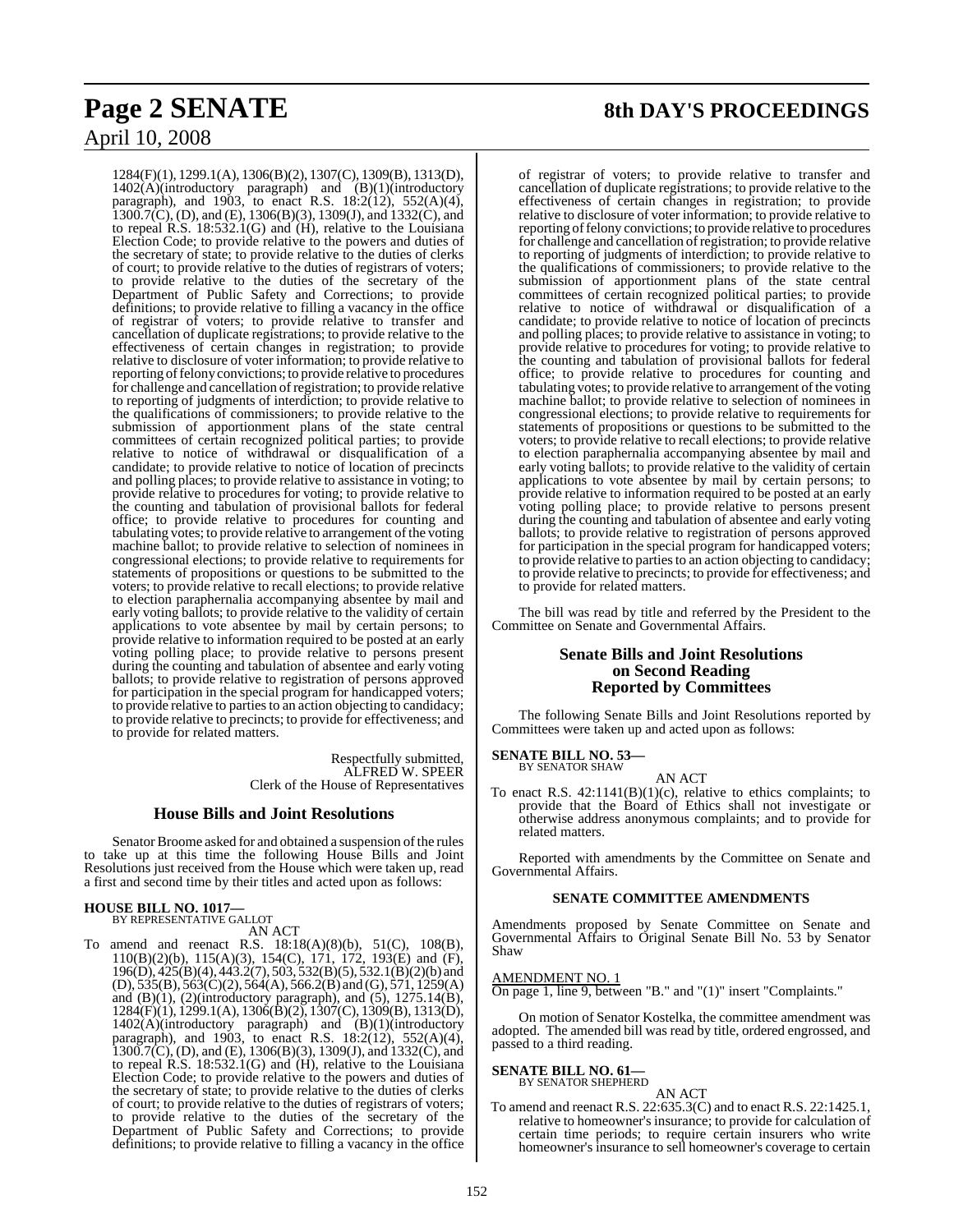### **8th DAY'S PROCEEDINGS Page 3 SENATE**

# April 10, 2008

veterans and military personnel; and to provide for related matters.

Reported with amendments by the Committee on Insurance.

### **SENATE COMMITTEE AMENDMENTS**

Amendments proposed by Senate Committee on Insurance to Original Senate Bill No. 61 by Senator Shepherd

### AMENDMENT NO. 1

On page 2, line 21, change "**insurance, shall**" to "**insurance in this state, shall**" and delete "**a**" and on lines 22 and 23, delete "**veteran or**"

### AMENDMENT NO. 2

On page 2, line 24, after "**Section,**" delete the remainder of the line and delete lines 25 and 26 in their entirety and insert in lieu thereof the following: "**"active miliary person" shall mean a person currently serving in**"

### AMENDMENT NO. 3

On page 2, delete line 29 and on page 3, delete lines 1 through 3 in their entirety.

On motion of Senator Cravins, the committee amendment was adopted. The amended bill was read by title, ordered engrossed, and passed to a third reading.

### **SENATE BILL NO. 96—** BY SENATOR BROOME

AN ACT

To amend and reenact R.S. 37:761(C) and 764(D) and to enact R.S.  $37:795(B)(1)(m)$  and  $(B)(2)(u)$ , relative to the profession of dentistry; to provide for requirements of applicants for dental licensure; to provide for the requirements of licensure of a dental hygienist; to provide for fees; and to provide for related matters.

Reported with amendments by the Committee on Commerce, Consumer Protection, and International Affairs.

### **SENATE COMMITTEE AMENDMENTS**

Amendments proposed by Senate Committee on Commerce, Consumer Protection and International Affairs to Original Senate Bill No. 96 by Senator Broome

AMENDMENT NO. 1

On page 2, between lines 11 and 12 insert the following: "\* \* \*"

On motion of Senator Duplessis, the committee amendment was adopted. The amended bill was read by title, ordered engrossed, and passed to a third reading.

### **SENATE BILL NO. 103—**

### BY SENATORS MORRISH, CRAVINS, DUPRE, HEBERT AND LONG AN ACT

To amend and reenact R.S. 22:1265(A)(2) and to enact R.S.  $22:1065(A)(2)(f)$ , relative to state funds; to establish the Citizens Insurance Recovery Fund as a special fund in the state treasury; to provide for the deposit, use, and investment of monies in the fund; to provide for disposition of the avails of certain taxes related to the sale of insurance products for surplus lines coverages; to provide for the disposition of the avails of certain annual license taxes related to the sale of insurance products for fire, marine, transportation, casualty, surety, or other coverages; to require annual reporting to the legislature; to provide for an effective date; and to provide for related matters.

Reported favorably by the Committee on Insurance. On motion of Senator Cravins, the bill was read by title, ordered engrossed, and passed to a third reading.

#### **SENATE BILL NO. 115—** BY SENATOR MARTINY

AN ACT

To amend and reenact R.S. 18:465(E) and to enact R.S.  $18:465(C)(7)$ , relative to qualifying for a primary election; to provide for nominating petitions; to provide relative to the signatures required upon and the certification of such petitions; to provide for qualification by nominating petition when qualifying is reopened following the death of a candidate; to provide for an effective date; and to provide for related matters.

Reported favorably by the Committee on Senate and Governmental Affairs. On motion of Senator Kostelka, the bill was read by title, ordered engrossed, and passed to a third reading.

### **SENATE BILL NO. 130—**

BY SENATOR DUPLESSIS AN ACT

To amend and reenact R.S. 9:3516(26), relative to the Louisiana Consumer Credit Law; to provide for prepaid finance charges; to provide for definitions; and to provide for related matters.

Reported favorably by the Committee on Commerce, Consumer Protection, and International Affairs. On motion of Senator Duplessis, the bill was read by title, ordered engrossed, and passed to a third reading.

### **SENATE BILL NO. 150—** BY SENATOR CRAVINS

AN ACT To enact Part XIV-A of Chapter 2 of Title 22 of the Louisiana Revised Statutes of 1950, to be composed of R.S. 22:2090.1 through 2090.26, relative to domestic captive insurance companies; to provide for definitions; to provide for applicability of other provisions; to provide for powers of the commissioner of insurance, including the authority to adopt reasonable regulations; to provide for incorporation and application for a certificate of authority; to provide for financial examinations; to provide for capital and surplus requirements; to provide for suspension or revocation of certificate of authority; to provide for authorized and prohibited lines of insurance; to provide for restrictions on captive insurers operations; to provide for filing of rates and forms; and to provide for related matters.

Reported favorably by the Committee on Insurance. On motion of Senator Cravins, the bill was read by title, ordered engrossed, and passed to a third reading.

#### **SENATE BILL NO. 223—** BY SENATOR SHEPHERD

AN ACT

To amend and reenact R.S.  $24:31.5(A)(1)$ ,  $(2)$  and  $(4)$ , relative to the legislature; to provide with respect to the funds available for legislative assistants of members of the legislature; and to provide for related matters.

Reported with amendments by the Committee on Senate and Governmental Affairs.

### **SENATE COMMITTEE AMENDMENTS**

Amendments proposed by Senate Committee on Senate and Governmental Affairs to Original Senate Bill No. 223 by Senator Shepherd

### AMENDMENT NO. 1

On page 1, line 4, between "legislature;" and "and" insert the following: "to provide for employment of two or more legislative assistants or constituent services managers and provide for their compensation;"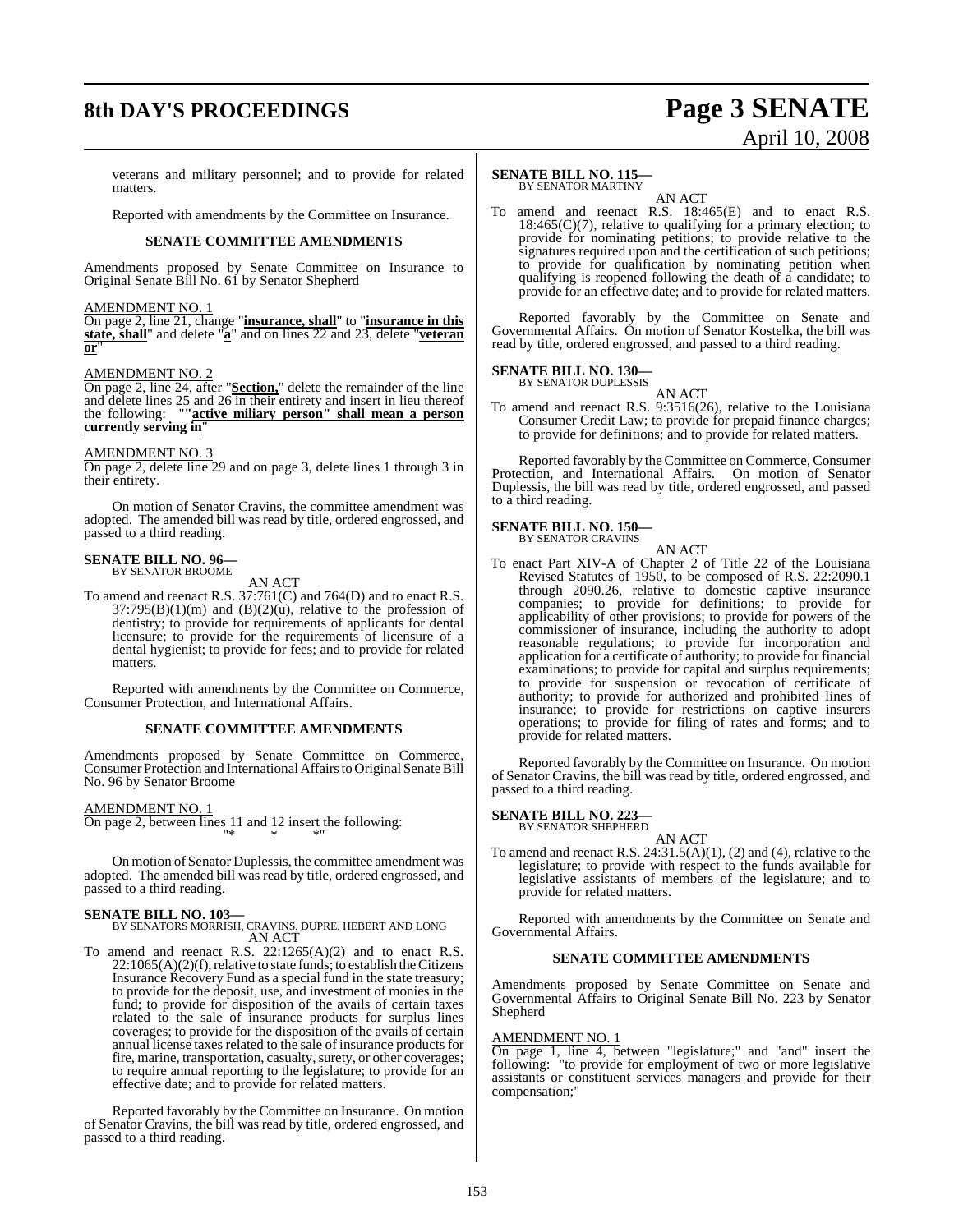### April 10, 2008

### AMENDMENT NO. 2

On page 1, line 9, after "(1)" insert the following:

"**(a) Each member of the House of Representatives may employ one or more legislative assistants, who shall be employed as unclassified state employees. The total salary of such assistant or assistants shall not exceed the applicable monthly salary as follows:**

| uwo.                             |                       |
|----------------------------------|-----------------------|
| <b>STEP</b>                      | <b>MONTHLY SALARY</b> |
| Base                             | \$3,500               |
| First                            | \$3,583               |
| <b>Second</b>                    | 3,669                 |
| <b>Third</b>                     | \$3,759               |
| Fourth                           | 3,852                 |
| Fifth                            | \$3,950               |
| Sixth                            | I.051                 |
| Seventh                          | .157                  |
| Eighth                           |                       |
| √inth                            | 1,381                 |
| <b>Iaximum</b>                   | 1,500                 |
| $\overline{(b)}\overline{(i)}$ " |                       |
|                                  |                       |

AMENDMENT NO. 3

On page 1, line 9, delete "legislature" and insert "**Senate**" and delete "one" and insert "**two**"

### AMENDMENT NO. 4

On page 1, line 10, after "assistants," insert "**one of whom shall be a senior legislative assistant,**"

### AMENDMENT NO. 5

On page 1, line 11, delete "such" and insert "**any senior**"

### AMENDMENT NO. 6

On page 2, between lines 7 and 8, insert the following: "**(ii) The total salary of any non-senior legislative assistant or constituent services manager shall not exceed the applicable monthly salary as follows:**

| <b>ULLU 11 9.</b> |                       |
|-------------------|-----------------------|
| STEP              | <b>MONTHLY SALARY</b> |
| Base              | 2,000                 |
| First             | 2,083                 |
| <b>Second</b>     | 169                   |
| Third             |                       |
| Fourth            |                       |
| Fifth             | 450                   |
| Sixth             |                       |
| <b>Seventh</b>    | 2.657                 |
| <b>Eighth</b>     |                       |
| Jinth             | 2,881                 |
| mum               |                       |
|                   |                       |

On motion of Senator Kostelka, the committee amendment was adopted. The amended bill was read by title, ordered engrossed, and passed to a third reading.

### **SENATE BILL NO. 228—**

BY SENATORS HEITMEIER, GRAY AND NEVERS AN ACT

To enact R.S. 28:22, R.S. 40:2006(B)(2)(i) and (E)(2)(x), and Part VI-F ofChapter 11 of Title 40 of the Louisiana Revised Statutes of 1950, to be comprised of R.S. 40:2180.6 through 2180.11, relative to crisis receiving centers; to provide for a crisis response system; to provide for definitions; to provide for fees; to provide for licensing; to provide for rules and regulations; to provide for penalties; and to provide for related matters.

Reported with amendments by the Committee on Health and Welfare.

### **SENATE COMMITTEE AMENDMENTS**

Amendments proposed by Senate Committee on Health and Welfare to Original Senate Bill No. 228 by Senator Heitmeier

### **Page 4 SENATE 8th DAY'S PROCEEDINGS**

### AMENDMENT NO. 1

On page 8, line 17, after "1" delete "and 2 of this Act" and insert ", 2, and 5 of this Act and this Section" in lieu thereof

On motion of Senator Mount, the committee amendment was adopted. The amended bill was read by title, ordered engrossed, and passed to a third reading.

### **SENATE BILL NO. 234—** BY SENATOR MOUNT

AN ACT

To enact R.S. 40:2006(E)(2)(x) and Part VI-F of Chapter 11 of Title 40 of the Louisiana Revised Statutes of 1950, to be comprised of R.S. 40:2180.11 through 2180.16 and to repeal R.S. 28:822(26), relative to licensure of substitute family agencies for the developmentally disabled; to provide for licensing fees for such services; to provide forrules and regulations; to provide for definitions; to provide for penalties; and to provide for related matters.

Reported with amendments by the Committee on Health and Welfare.

### **SENATE COMMITTEE AMENDMENTS**

Amendments proposed by Senate Committee on Health and Welfare to Original Senate Bill No. 234 by Senator Mount

### AMENDMENT NO. 1

On page 6, line 10, after "1" delete "and 3" and insert ", 3, and 5 of this Act and this Section" in lieu thereof

On motion of Senator Mount, the committee amendment was adopted. The amended bill was read by title, ordered engrossed, and passed to a third reading.

#### **SENATE BILL NO. 238—** BY SENATOR CASSIDY

AN ACT

To enact R.S. 40:1064.1, relative to expedited partner therapy; to provide for the prescription of medications to individuals who may have been exposed to certain venereal diseases absent a doctor-patient relationship and absent a clinical assessment; to provide for the promulgation of rules; and to provide for related **matters** 

Reported with amendments by the Committee on Health and Welfare.

### **SENATE COMMITTEE AMENDMENTS**

Amendments proposed by Senate Committee on Health and Welfare to Original Senate Bill No. 238 by Senator Cassidy

### AMENDMENT NO. 1

On page 1, line 9, after "**§1064.1**" insert "**.**"

### AMENDMENT NO. 2

On page 1, line 11, after "**state**" and before "**any**" insert "**or**"

AMENDMENT NO. 3 On page 1, line 13, after "**state,**" and before "**provided**" insert "**or any physician assistant, who is licensed to practice in this state,**"

### AMENDMENT NO. 4

On page 1, line 13, after "**nurse**" and before "**has**" insert "**or physician assistant**"

### AMENDMENT NO. 5

On page 2, line 2, after "**assessment**" and before "**of**" insert "**or any physician assistant who performs an examination**"

AMENDMENT NO. 6 On page 2, line 6, after "**assessment**" and before "**of**" insert "**or physician assistant examination**"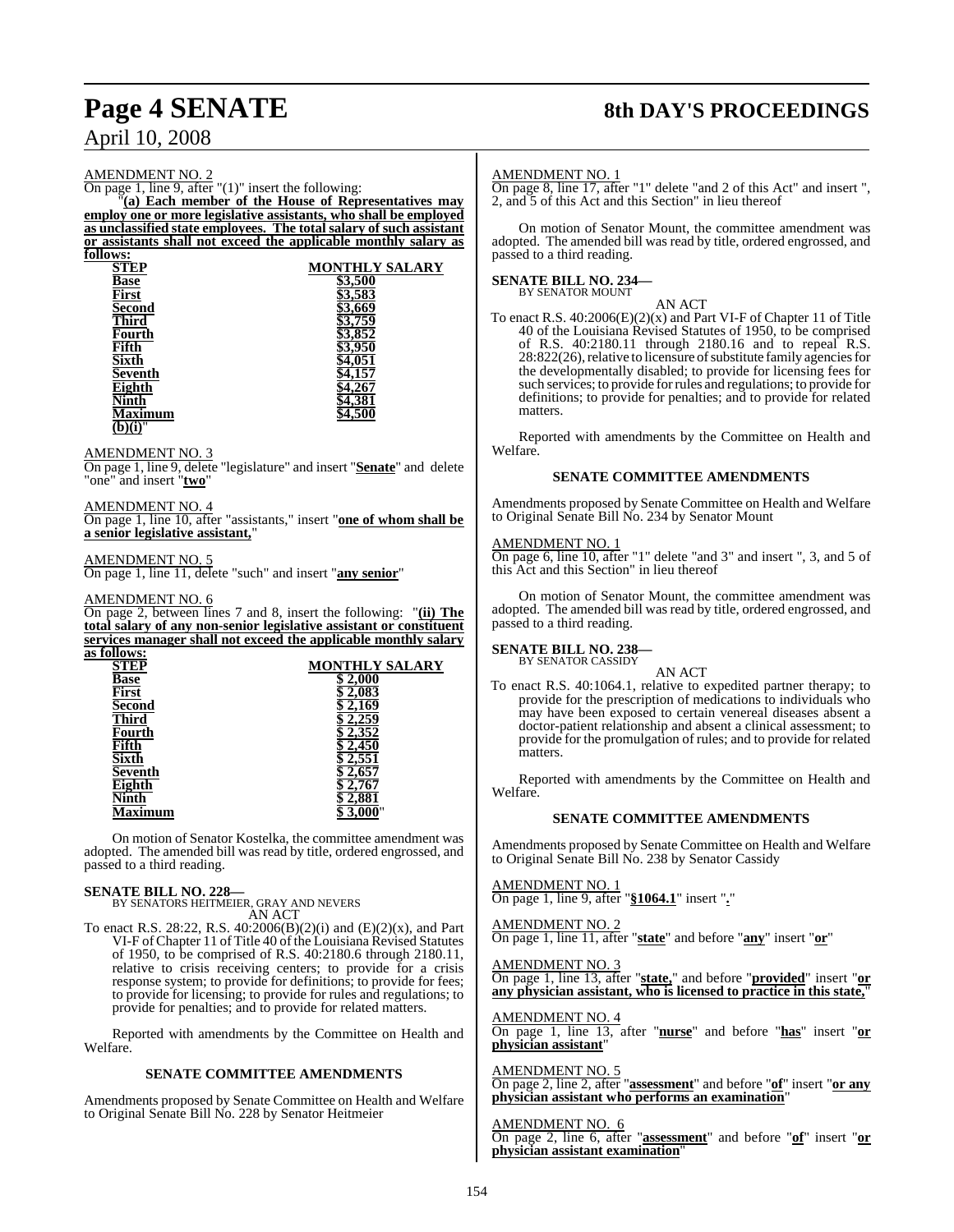### **8th DAY'S PROCEEDINGS Page 5 SENATE**

# April 10, 2008

#### AMENDMENT NO. 7

On page 2, between line 7 and line 8, insert the following:

"**C. If expedited partner therapy is chosen as an alternative, the patient with a case of chlamydia or gonorrhea will be given a written document that** he agrees to give to his sexual contact. The **document will contain, but will not be limited to, the following information:**

**(1) The sexual contact should be examined and treated by a physician, advanced practice registered nurse or physician assistant, if at all possible.**

**(2) The medicine or prescription for medicine given to the sexual contact by the patient should not be taken by the contact if the contact has a history of allergy to the antibiotic or to the pharmaceutical class of antibiotic in which case the sexual contact should be examined and treated by a physician, advanced practice registered nurse or physician assistant and offered another type of antibiotic treatment.**

**(3) The medicine or prescription for medicine given to the sexual contact by the patient should not be taken by the contact if the contact is pregnant, in which case the sexual contact should be examined by the prenatal care health care provider.**"

AMENDMENT NO. 8 On page 2, line 8, change "**C.**" to "**D.**"

AMENDMENT NO. 9 On page 2, line 11, change "**D.**" to "**E.**"

On motion of Senator Mount, the committee amendment was adopted. The amended bill was read by title, ordered engrossed, and passed to a third reading.

#### **SENATE BILL NO. 240—** BY SENATOR CRAVINS

AN ACT

To amend and reenact R.S.  $22:1382(A)(1)(a)$  relative to the Louisiana Insurance Guaranty Association; to provide for the limits of liability of the association; and to provide for related matters.

Reported favorably by the Committee on Insurance. On motion of Senator Cravins, the bill was read by title, ordered engrossed, and passed to a third reading.

#### **SENATE BILL NO. 271** BY SENATOR DONAHUE

AN ACT

To amend and reenact R.S. 18:402(F)(5) and (6) and to repeal R.S. 18:402F(7), relative to bond, tax, or propositional elections; to provide for the elimination of the July date for such elections; and to provide for related matters.

Reported favorably by the Committee on Senate and Governmental Affairs. On motion of Senator Kostelka, the bill was read by title, ordered engrossed, and passed to a third reading.

**SENATE BILL NO. 287—**<br>BY SENATORS MOUNT, CASSIDY, CHEEK, ERDEY, GRAY AND<br>NEVERS AN ACT

- 
- To amend and reenact Part L of Chapter 5 of Title 40 of the Louisiana Revised Statutes of 1950, to be comprised of R.S. 40:1300.111 through 1300.114, relative to health care data reporting; to provide for Louisiana health care consumers' right to know; to provide for the collection and publication of provider specific health care quality and outcome data; to provide for the membership of the Health Data Panel; and to provide for related matters.

Reported with amendments by the Committee on Health and Welfare.

### **SENATE COMMITTEE AMENDMENTS**

Amendments proposed by Senate Committee on Health and Welfare to Original Senate Bill No. 287 by Senator Mount

#### AMENDMENT NO. 1

On page 2, line 5, after "**health**"delete "**insurance carriers**" and insert "**plans**" in lieu thereof

#### AMENDMENT NO. 2

On page 2, line 17, after "**providers**" insert "**and health plans**"

AMENDMENT NO. 3 On page 2, line 29, delete "**care**" and insert "**plan**" in lieu thereof

AMENDMENT NO. 4

On page 3, line 1, delete "**insurance carriers**" and insert "**plans**" in lieu thereof

AMENDMENT NO. 5 On page 3, line 8, after "**provider**" insert "**and health plan**" and after "**specific**" delete "**health care**"

AMENDMENT NO. 6 On page 7, line 10, after "**provider**" insert "**and health plan**" and after "**specific**" delete "**health care**"

AMENDMENT NO. 7 On page 7, line 26, delete "**medical care facilities**" and insert "**providers**" in lieu thereof

AMENDMENT NO. 8 On page 8, line 21, after "**provider**" insert "**, health plan,**"

On motion of Senator Mount, the committee amendment was adopted. The amended bill was read by title, ordered engrossed, and passed to a third reading.

### **SENATE BILL NO. 296—** BY SENATOR ADLEY

A JOINT RESOLUTION

Proposing to amend Article III, Section 2(B) of the Constitution of Louisiana, relative to calling extraordinary sessions of the legislature; to require that the proclamation calling the session be issued and made public so that at least five calendar days elapse after the day the proclamation is made public and prior to the day of the start of such session; and to specify an election for submission of the proposition to electors and provide a ballot proposition.

Reported favorably by the Committee on Senate and Governmental Affairs. On motion of Senator Kostelka, the bill was read by title, ordered engrossed, and passed to a third reading.

### **SENATE BILL NO. 327—** BY SENATOR MICHOT

AN ACT To amend and reenact R.S. 6:969.18(A), relative to the Motor Vehicle Sales Finance Act; to provide for documentation and compliance fees; and to provide for related matters.

Reported favorably by the Committee on Commerce, Consumer Protection, and International Affairs. On motion of Senator Duplessis, the bill was read by title, ordered engrossed, and passed to a third reading.

### **SENATE BILL NO. 538—** BY SENATOR HEBERT

AN ACT

To amend and reenact R.S. 22:1430.23(D), relative to the Louisiana Citizens Property Insurance Corporation Policy Take-Out Program; to provide with respect to removing the Louisiana Insurance Guaranty Association from the approval process on policy bundles; and to provide for related matters.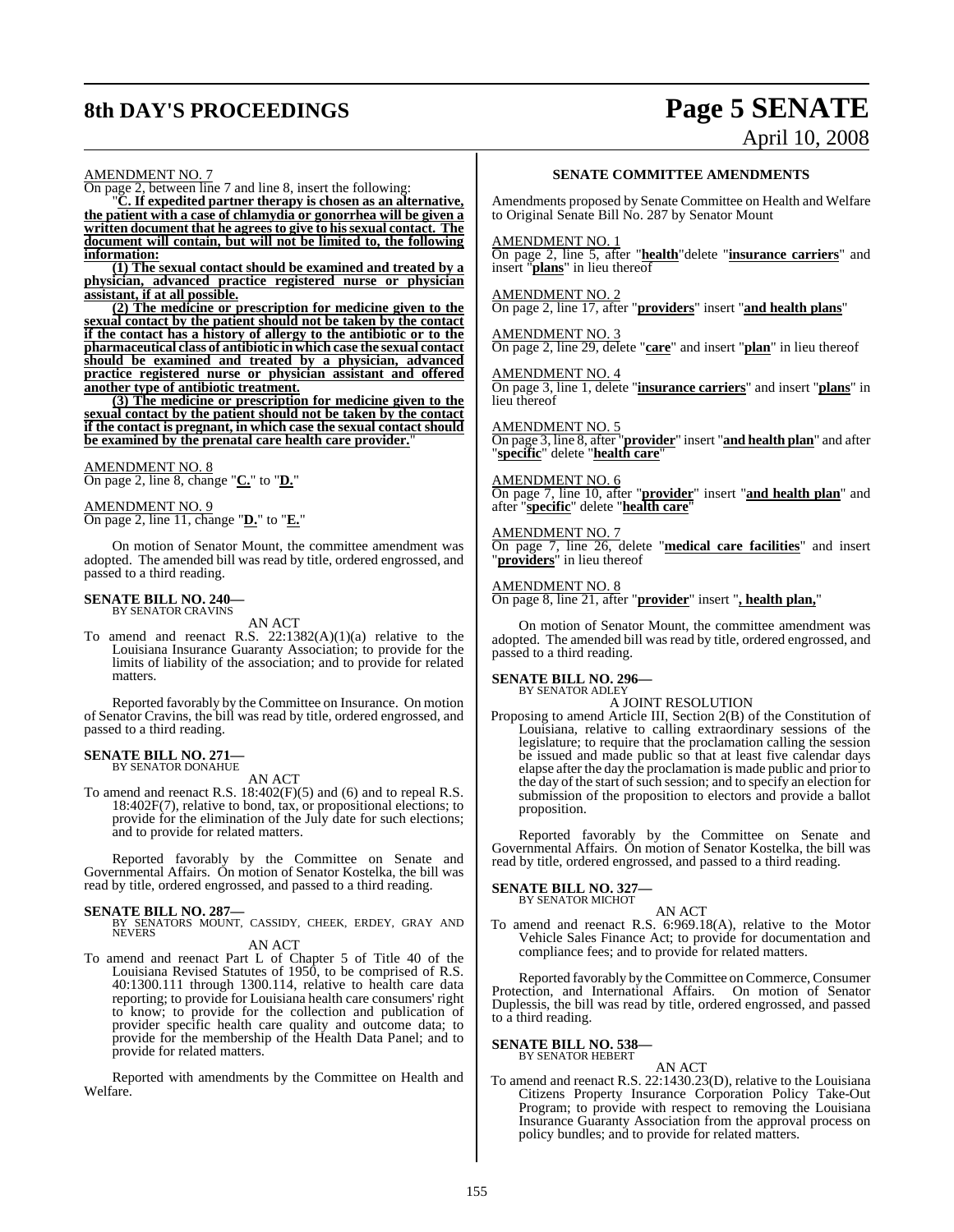# April 10, 2008

### **Page 6 SENATE 8th DAY'S PROCEEDINGS**

Reported favorably by the Committee on Insurance. On motion of Senator Cravins, the bill was read by title, ordered engrossed, and passed to a third reading.

### **SENATE BILL NO. 546—** BY SENATOR MOUNT

AN ACT

To amend and reenact R.S. 37:1031(A) and 1033(A) and (B) and to enact R.S. 37:1033(H), relative to direct service workers; to provide for applicability; to provide for training; and to provide for related matters.

Reported with amendments by the Committee on Health and Welfare.

### **SENATE COMMITTEE AMENDMENTS**

Amendments proposed by Senate Committee on Health and Welfare to Original Senate Bill No. 546 by Senator Mount

AMENDMENT NO. 1

On page 3, line 2, after "2005," delete "**on the effective date of this statute**"

### AMENDMENT NO. 2

On page 3, line 9, after "period" and before "required by" delete "as"

On motion of Senator Mount, the committee amendment was adopted. The amended bill was read by title, ordered engrossed, and passed to a third reading.

### **SENATE BILL NO. 555—** BY SENATOR HEBERT

AN ACT

To amend and reenact R.S. 22:1384(A)(3), relative to the Louisiana Insurance Guaranty Association; to modify the authority of the commissioner of insurance with respect to the board of commissioners of the association relative to certificates of authority of insurers; and to provide for related matters.

Reported favorably by the Committee on Insurance. On motion of Senator Cravins, the bill was read by title, ordered engrossed, and passed to a third reading.

#### **SENATE BILL NO. 590—** BY SENATOR BROOME

AN ACT

To enact R.S. 6:453, relative to mortgage foreclosures; to provide with respect to mortgage foreclosure assistance for homeowners; and to provide for related matters.

Reported with amendments by the Committee on Commerce, Consumer Protection, and International Affairs.

### **SENATE COMMITTEE AMENDMENTS**

Amendments proposed by Senate Committee on Commerce, Consumer Protection and International Affairs to Original Senate Bill No. 590 by Senator Broome

AMENDMENT NO. 1 On page 1, line 2, change "6:453" to "40:600.25.1"

AMENDMENT NO. 2 On page 1, line 5, change "6:453" to "40:600.25.1"

AMENDMENT NO. 3 On page 1, line 6, change "**§453.**" to "**§600.25.1.**"

AMENDMENT NO. 4 On page 1, line 7, change "**office of financial institutions**" to "**Louisiana Housing Finance Agency**"

AMENDMENT NO. 5 On page 1, line 8, change "**office**" to "**agency**"

AMENDMENT NO. 6 On page 1, line 10, change "**office**" to "**agency**"

AMENDMENT NO. 7 On page 1, at the end of line 10 and the beginning of line 11, change "**Louisiana Housing Finance Agency**" to "**office of financial institutions**"

AMENDMENT NO. 8 On page 1, line 11, change "**office**" to "**agency**"

AMENDMENT NO. 9 On page 1, line 12, change "**Louisiana Housing Finance Agency**" to "**office of financial institutions**"

AMENDMENT NO. 10 On page 1, line 12, change "**office**" to "**agency**"

AMENDMENT NO. 11 On page 1, line 14, change "**office**" to "**agency**"

AMENDMENT NO. 12 On page 2, line 2, change "**office**" to "**agency**"

AMENDMENT NO. 13 On page 2, line 6, change "**office**" to "**agency**"

AMENDMENT NO. 14 On page 2, line 8, change "**office**" to "**agency**"

AMENDMENT NO. 15 On page 2, line 11, change "**office**" to "**agency**"

On motion of Senator Duplessis, the committee amendment was adopted. The amended bill was read by title, ordered engrossed, and passed to a third reading.

### **SENATE BILL NO. 628—**

BY SENATOR N. GAUTREAUX AN ACT

To enact R.S. 51:140.1, relative to price gouging; to prohibit any railroad corporation from price gauging; and to provide for related matters.

Reported with amendments by the Committee on Commerce, Consumer Protection, and International Affairs.

### **SENATE COMMITTEE AMENDMENTS**

Amendments proposed by Senate Committee on Commerce, Consumer Protection and International Affairs to Original Senate Bill No. 628 by Senator N. Gautreaux

AMENDMENT NO. 1

On page 1, line 3, change "gauging" to "gouging"

On motion of Senator Duplessis, the committee amendment was adopted. The amended bill was read by title, ordered engrossed, and passed to a third reading.

### **Senate Concurrent Resolutions on Second Reading Reported by Committees**

The following Senate Concurrent Resolutions reported by Committees were taken up and acted upon as follows:

**SENATE CONCURRENT RESOLUTION NO. 6—**<br>BY SENATOR DONAHUE A CONCURRENT RESOLUTION

To create and provide the Election Code Study Committee to study election offenses and to develop recommendations for changes to the Louisiana Election Code and a plan to implement such changes.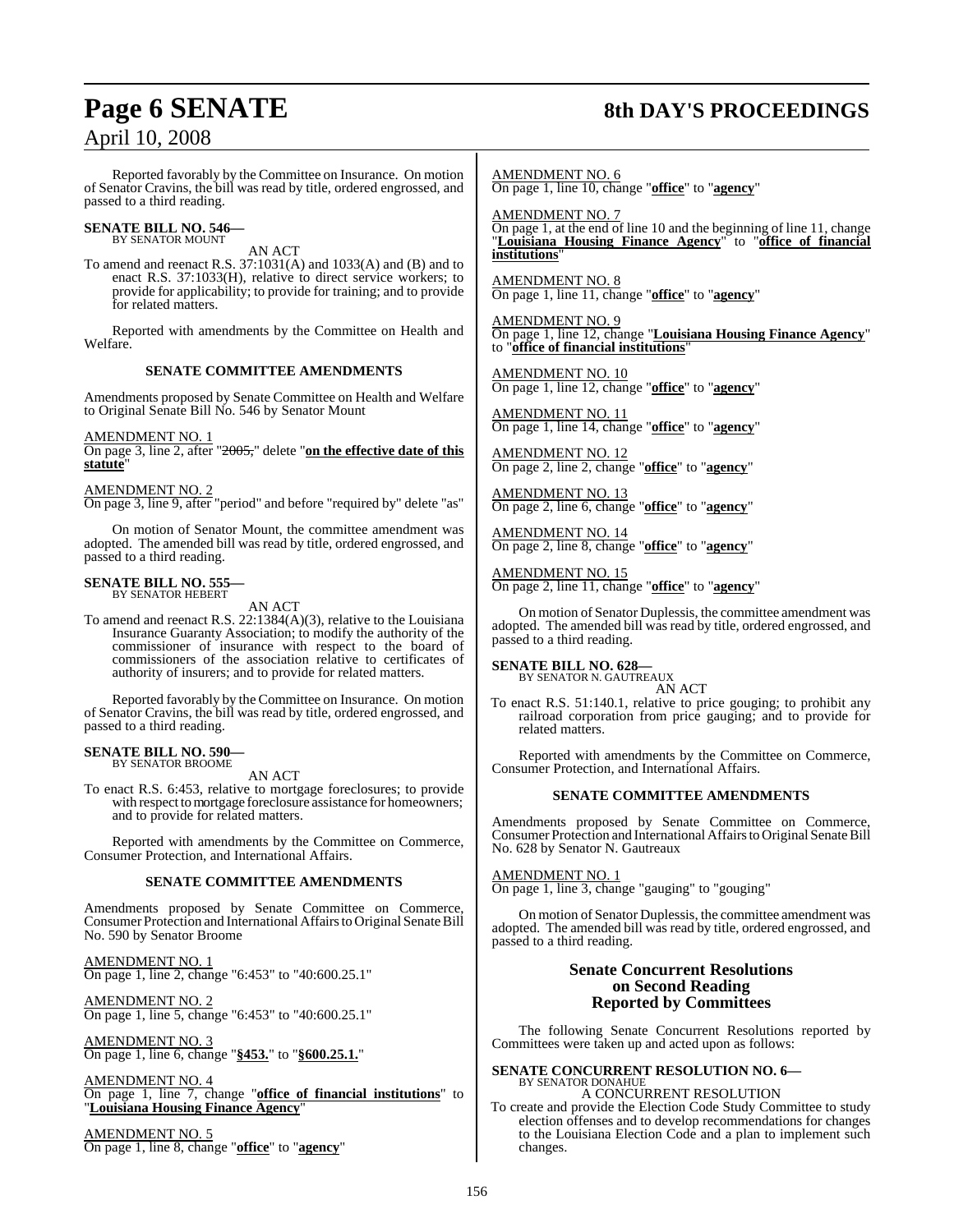### **8th DAY'S PROCEEDINGS Page 7 SENATE**

Reported favorably by the Committee on Senate and Governmental Affairs.

The resolution was read by title. Senator Donahue moved to adopt the Senate Concurrent Resolution.

### **ROLL CALL**

The roll was called with the following result:

#### YEAS

| Dupre       | Mount         |
|-------------|---------------|
| Erdey       | Murray        |
| Gautreaux B | <b>Nevers</b> |
| Jackson     | Riser         |
| Long        | Scalise       |
| Marionneaux | Shaw          |
| Martiny     | Smith         |
| McPherson   | Thomps        |
| Michot      | Walswo        |
|             |               |
|             |               |

Total - 0

Gautreaux B Nevers<br>
Jackson Riser France Jackson<br>
Broome Scalise<br>
Long Scalise Example 1<br>
Long Scalis<br>
Marionneaux Shaw Marionneaux Shaw<br>
Martiny Smith Martiny Smith<br>
McPherson Thompson McPherson<br>Michot

NAYS

Walsworth

#### ABSENT

| Alario      | Gray      | LaFleur  |
|-------------|-----------|----------|
| Cassidy     | Hebert    | Morrish  |
| Dorsey      | Heitmeier | Ouinn    |
| Gautreaux N | Kostelka  | Shepherd |
| Total - 12  |           |          |

The Chair declared the Senate had adopted the Senate Concurrent Resolution and ordered it sent to the House.

### **Rules Suspended**

Senator B. Gautreaux asked for and obtained a suspension of the rules for the purpose of reverting to the Morning Hour.

### **Introduction of Senate Concurrent Resolutions**

Senator B. Gautreaux asked for and obtained a suspension of the rules for the purpose of introducing and reading the following Senate Concurrent Resolutions a first and second time and acting upon them as follows:

### **SENATE CONCURRENT RESOLUTION NO. 27—** BY SENATOR MARIONNEAUX

A CONCURRENT RESOLUTION

To urge and request the Louisiana State Law Institute to study the law regarding successions and the inconsistencies which exist due to the phase out of inheritance taxes; and to report its findings to the Louisiana State Senate prior to the convening of the 2009 Regular Session.

The resolution was read by title. Senator Marionneaux moved to adopt the Senate Concurrent Resolution.

### **ROLL CALL**

The roll was called with the following result:

### YEAS

| Mr. President | Erdey       | Mount         |
|---------------|-------------|---------------|
| Adley         | Gautreaux B | Murray        |
| Amedee        | Jackson     | <b>Nevers</b> |
| <b>Broome</b> | Kostelka    | Riser         |
| Cheek         | Long        | Scalise       |
| Cravins       | Marionneaux | Shaw          |

## April 10, 2008

| Crowe      | Martiny       | Smith     |
|------------|---------------|-----------|
| Donahue    | McPherson     | Thompson  |
| Dupre      | Michot        | Walsworth |
| Total - 27 | <b>NAYS</b>   |           |
| Total - 0  | <b>ABSENT</b> |           |
| Alario     | Gautreaux N   | LaFleur   |
| Cassidy    | Gray          | Morrish   |

Cassidy Gray Morris<br>
Dorsey Hebert Quinn Dorsey Hebert Quinn Duplessis Heitmeier Total - 12

The Chair declared the Senate had adopted the Senate Concurrent Resolution and ordered it sent to the House.

### **SENATE CONCURRENT RESOLUTION NO. 28—**

BY SENATOR BROOME A CONCURRENT RESOLUTION

To proclaim April 16, 2008, as Junior League of Louisiana Day.

The resolution was read by title. Senator Broome moved to adopt the Senate Concurrent Resolution.

### **ROLL CALL**

The roll was called with the following result:

#### YEAS

Adley Gautreaux B<br>Adley Gautreaux B Murray<br>Amedee Jackson Nevers Amedee Jackson Never<br>Broome Kostelka Riser Broome Kostelka Riser<br>Cheek Long Scalise Cheek Long Scalise Cravins Marionneaux Shaw Crowe Martiny Smith<br>
Donahue McPherson Thompson Donahue McPherson<br>Dupre Michot Total - 27

Total - 0

Mr. President Erdey Mount<br>Adley Gautreaux B Murray Walsworth

**NAYS** 

#### ABSENT

| Alario       | Gautreaux N | LaFleur  |
|--------------|-------------|----------|
| Cassidy      | Gray        | Morrish  |
| Dorsey       | Hebert      | Ouinn    |
| Duplessis    | Heitmeier   | Shepherd |
| Total - $12$ |             |          |

The Chair declared the Senate had adopted the Senate Concurrent Resolution and ordered it sent to the House.

### **Message from the House**

#### **SIGNED HOUSE CONCURRENT RESOLUTIONS**

### April 9, 2008

To the Honorable President and Members of the Senate:

I am directed to inform your honorable body that the Speaker of the House of Representatives has signed the following House Concurrent Resolutions:

## **HOUSE CONCURRENT RESOLUTION NO. 19—**<br>BY REPRESENTATIVE MILLS AND SENATOR HEBERT<br>A CONCURRENT RESOLUTION

To commend Burton Dupuis upon his retirement as chief executive officer of St. Martin Hospital in Breaux Bridge.